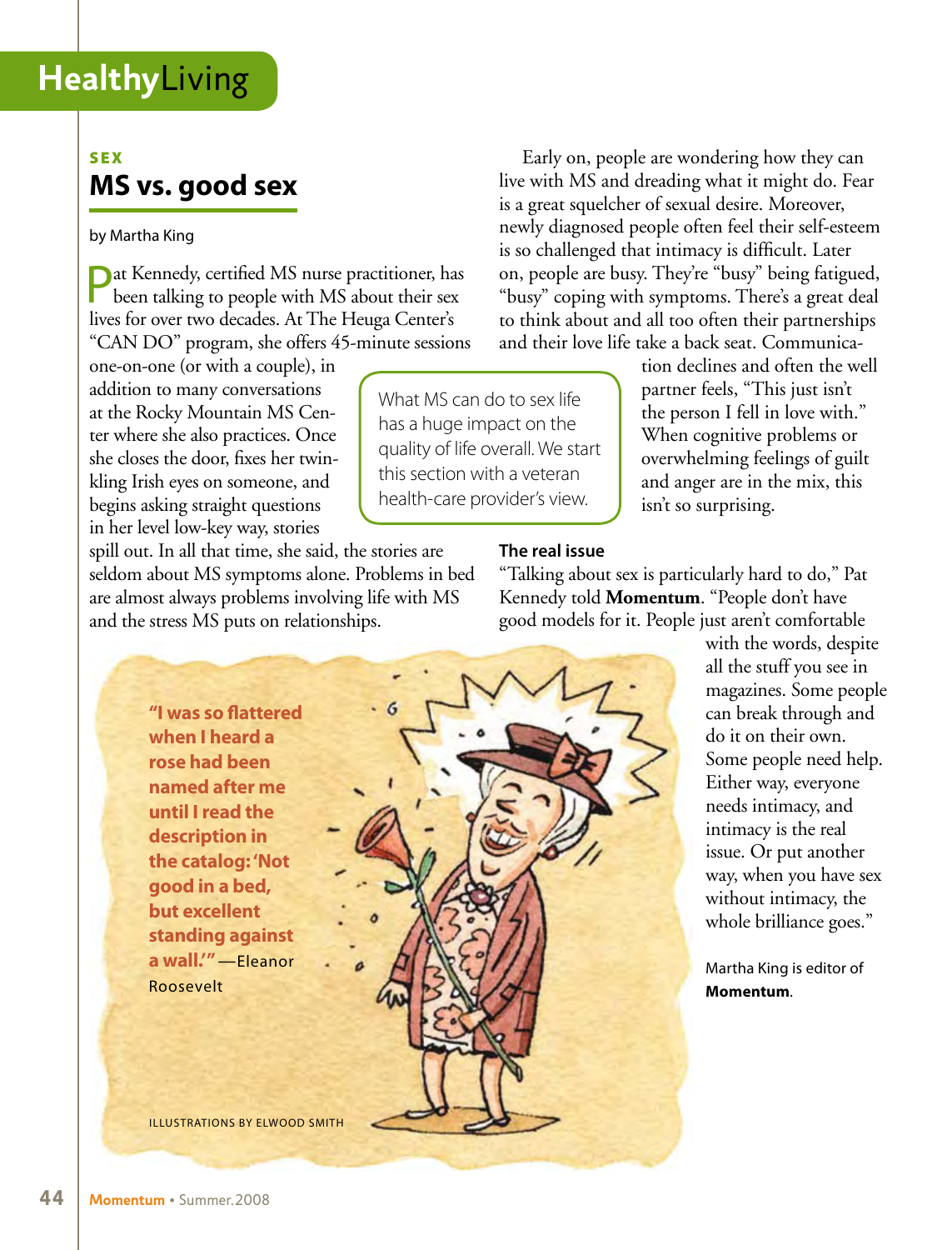## **Real-life sex with MS**

by Patricia Wadsley

ntimacy means different things<br>to different people. For some, it's ntimacy means different things a bouquet of flowers, a kiss on the cheek, or revealing a secret that brings you closer to another person.

For others, intimacy is simply getting naked under the sheets. For Michelle\*—a wife, mother, and real estate broker with MS from Chicago, Illinois intimacy was a bowl of soup.

One night as Michelle, 50, came home from work, she smelled simmering spices and meats wafting under the door. Her husband, Jim, had expected her to be tired. He had never made a meal in his life, but on this night, he had made her soup.

"It was foreplay," she said. "It was like an aphrodisiac."

That soup had been a long time coming. Michelle had been diagnosed seven years before, and for the first three, she and Jim had led virtually separate lives.

"Let's be honest," Michelle said. "My husband and I had been married a number of years. Our sex drives were much lower than newlyweds."

After she was diagnosed, things got worse.

"Suddenly, I wasn't moving the same. I was fatigued, taking test after test, and juggling medications," she said. "The last thing I wanted was to have to deal with another person.

"I wound up wearing sweats for two years, even to bed," she said. "I felt unattractive, and

\*The couples interviewed for this article preferred to remain anonymous. All of their names have been changed.

Two people with MS talk frankly about their love life.

**Barriers to good sex**

• Numbness or less feeling

• Taking too long to climax • Less intense pleasure at

• Feeling less attractive

• Difficulty getting or keeping an erection • Less confidence in ability

in the genitals

climax

overall **for men**

**for women** • Less desire

• Less lubrication

**My girlfriend always laughs during sex no matter what she's reading. —**Emo Philips

made sure I looked unattractive, too. I never told my husband how bad I felt. I didn't want to complain. I was a woman who could do it all. How could I admit I was vulnerable?"

Her husband shut down too.

HA HA

**HA** 

"Only when I found the right medication for me, and started feeling better about myself, did I start getting that skin hunger again," Michelle said. "I started getting massages and taking baths, and each day my body was waking up sensually.

> I wanted my husband, but by that time we were a million miles away from each other. Finally I poured out my feelings to my doctor."

#### **Communication is key**

Supported by her doctor's advice, Michelle started telling her husband about MS and its symptoms, especially the hidden ones. "I started telling him what I was going through," she said. "I told him I was in pain. He seemed frightened at first. At one point, I wasn't even sure if he was still listening. But I did not want him to feel rejected."

Not long after, she came home from work to discover the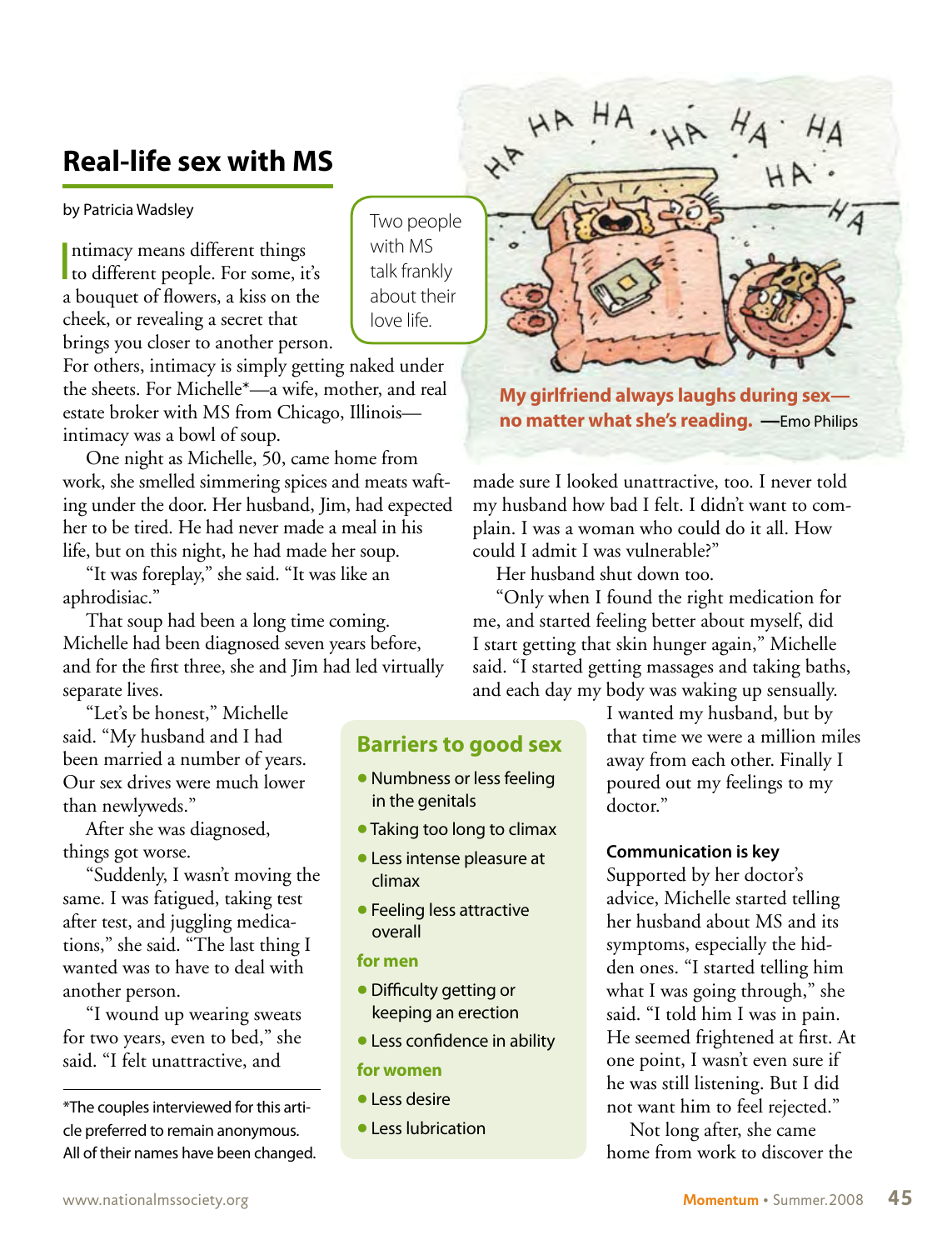soup. Jim had also vacuumed. "I knew he'd listened to me," she said. "I fell in love again."

#### **Throw the book away**

From that day on, Michelle was empowered. "I knew there were certain physical things I could no longer do," she said, "but I began to think, what can we do instead? Can we do it another time?" She and Jim talked honestly, maybe for the first time in years. "He knew I didn't want sex right away, so we started cuddling." And then they really started getting into it. "We have sex early in the day—never at night, when I am too tired," she reported. "And if I'm tired

and I fall asleep, sometimes that's an orgasm to me. My husband says, 'You owe me one, turkey!'

"We had to relearn how to be with each other," said Michelle. "And for the first time in years, a playfulness has returned to our lovemaking. If I have numbness, we think, what else can we do under the covers? Sometimes, we just want to be close to each other and laugh.

"My husband even learned how to give massages to me. We had to find our way to closeness. And now that we have, we may be closer than ever before."

#### **Creative solutions**

Although Jack, 37, an artist from Ohio, won't go as far as to say sex has gotten better, he will admit that it is becoming another creative outlet. Jack had an active sex life over the years and was determined not to lose it when MS entered his life.

"I had been diagnosed for a few years before I met my fiancée, Emma," he said. "There were no surprises, but I did go through the poor me's. I knew that sex would be more difficult, but she assured me it was her decision to be with me, and to get over it. We were fortunate to be able to communicate with each other.



**You know "that look" women get when they want sex? Me neither.** —Steve Martin

"I've actively explored aids and techniques that enhance sex even if you have a disability," Jack said, "so I now know how to deal with fatigue, erectile dysfunction, slow arousal, numbness—the whole laundry list of things."

#### **Throw away your inhibitions**

One answer Jack found was toys.

"I am all for sex toys," Jack related. And so are very serious MS specialists, such as Dr. Frederick Foley. Cultivating humor and playful attitudes helps build trust and intimacy. Jack also recommended mint K-Y jelly which increases sensitivity as well as lubricates, so it works on the numbness.

And he studied Tantric sex, starting out with the **Kama Sutra**. "It slowed me down and made the pacing steady and consistent. The continuity enables me to achieve orgasm more consistently. And we have a vibrator for Emma. Vibrators are the way to go.

"I admit that some of it may seem a little crazy," Jack said, laughing. "But sex is inherently funny. You might as well have a good time with it."

Patricia Wadsley is an associate editor of this magazine.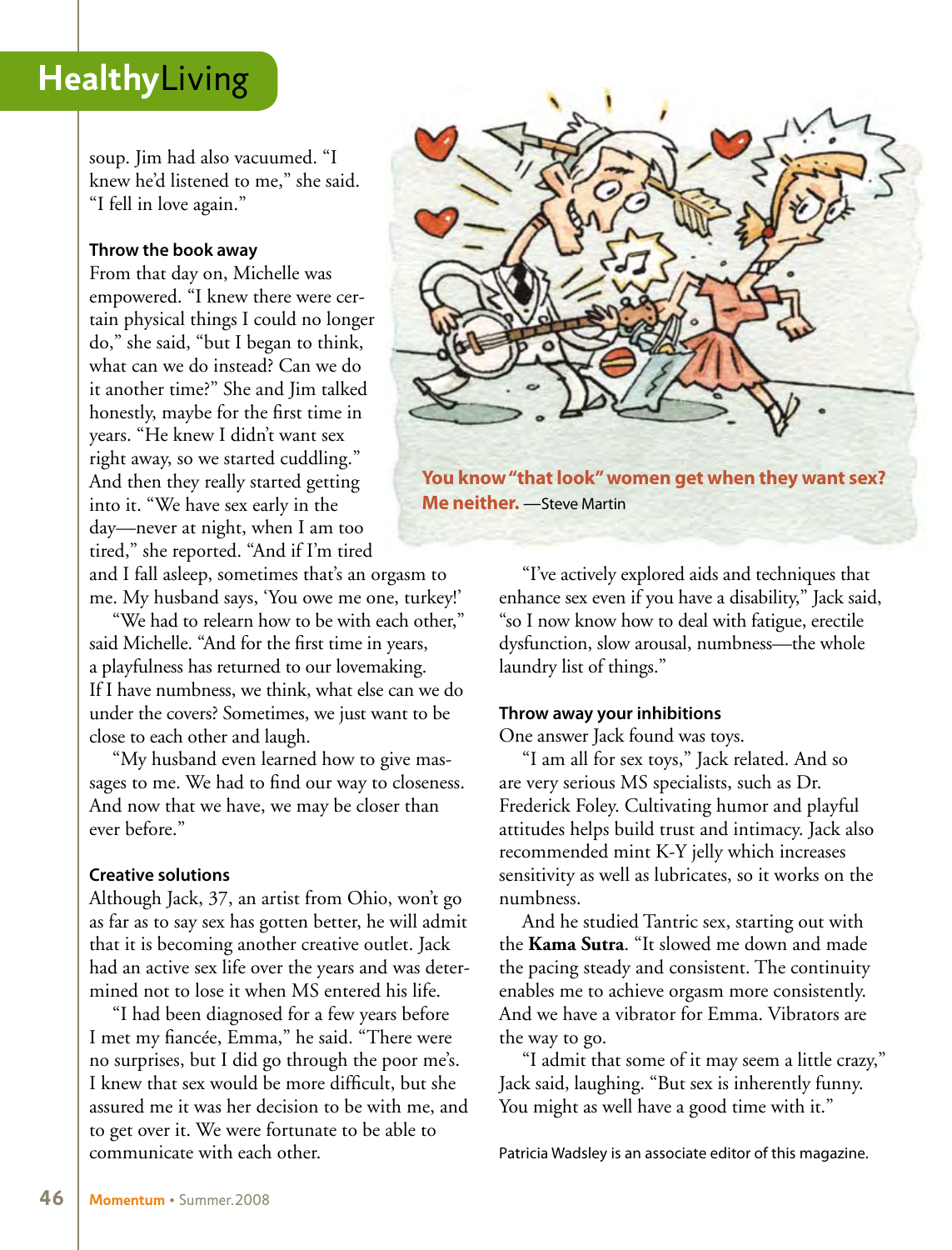## **Rethinking sex**

#### by Marcella Durand

In 21st-century America, **sexy** is usually defined<br>as young, buff, healthy, and—did we say young? n 21st-century America, **sexy** is usually defined In movies, television shows, and novels, energetic men and women fall into each other's arms to have spontaneous, on-the-spot intercourse, with everyone quickly reaching a wild climax.

This popular image can be at odds with the realities of nearly everybody, and especially people living with MS. Most bodies and desires don't exactly conform to our culture's expectations of what and who is sexy.

#### **Enjoying the journey**

**Momentum** spoke to two physicians who direct clinics for people with MS. In addition, Vincent Macaluso, MD, has lived with MS for over 20 years.

"Society places a high value on orgasms, leading many couples to focus on this as the ultimate goal of sex, when in truth it is the journey of intimacy that is the most satisfying," said Salvatore Napoli, MD, 34, medical director, New England Comprehensive MS Program at Caritas Norwood Hospital and Foxboro in Massachusetts.

Our achievement-oriented society likes to be able to measure success, and an orgasm is a convenient way to do that. But a world of wonderful sensations can get lost along the way, he thinks.

"Sexual satisfaction comes from so many things—it's the courtship, the give-and-take, learning about the person, seeing what they like, where they go, the subtle things that turn it into such a beautiful dance," said Dr. Macaluso, 39, who directs the Macaluso MS Infusion Center in Great Neck, New York. "When you view sex like that, by the time it comes to orgasm, you're already spent."

#### **The biggest sexual organ**

As the old joke has it, the brain is the biggest sexual organ. But there is no "sexual center" in the brains of men or women. Instead, different areas of the

Our experts suggest you can create your own definition of sex—one that isn't dictated to you by others. You need a little willingness to change your thinking.

brain participate in sex drive, sexual stimuli, pleasure, and sensation.

Talking with your partner may be the best place to turn on your brain. And you don't have to talk about sex to set the mood. Share the day with each other: gossip, laugh, tease.

"One of my professors said the most important word in sex is a four-letter word that ends in K—**talk**," Dr. Macaluso said.

#### **Mapping your body**

Just like the brain, there's no one center of sexual pleasure in the body. While "private parts" may get all the attention, other areas can be equally open to pleasure. For instance, you might enjoy having your feet massaged. (In fact, this has a basis in biology. According to Dr. Macaluso, some of the same nerve routes supply sensation to both the genitals and the feet.)

"Body-mapping" is a technique developed by Dr. Frederick Foley (see page 50). The idea is to familiarize yourself with your own body—which MS may have changed. In a private, relaxing place such as a bedroom, touch your body wherever you can. Using what you learn, have your partner slowly touch you head to toe. Take time to find out where exactly you have decreased or altered sensation, and where you respond.

#### **Exploring alternatives**

Another avenue to explore is Tantra, better known as Tantric sex.

Like yoga, Tantra originated in India centuries ago. Its focus is not on orgasm or "improving your sex life." Instead, in Tantra, the spirit is seen as more important to sex than the body. The purpose of the sexual act is to increase awareness, not to reach orgasm. Breathing exercises and concentrating on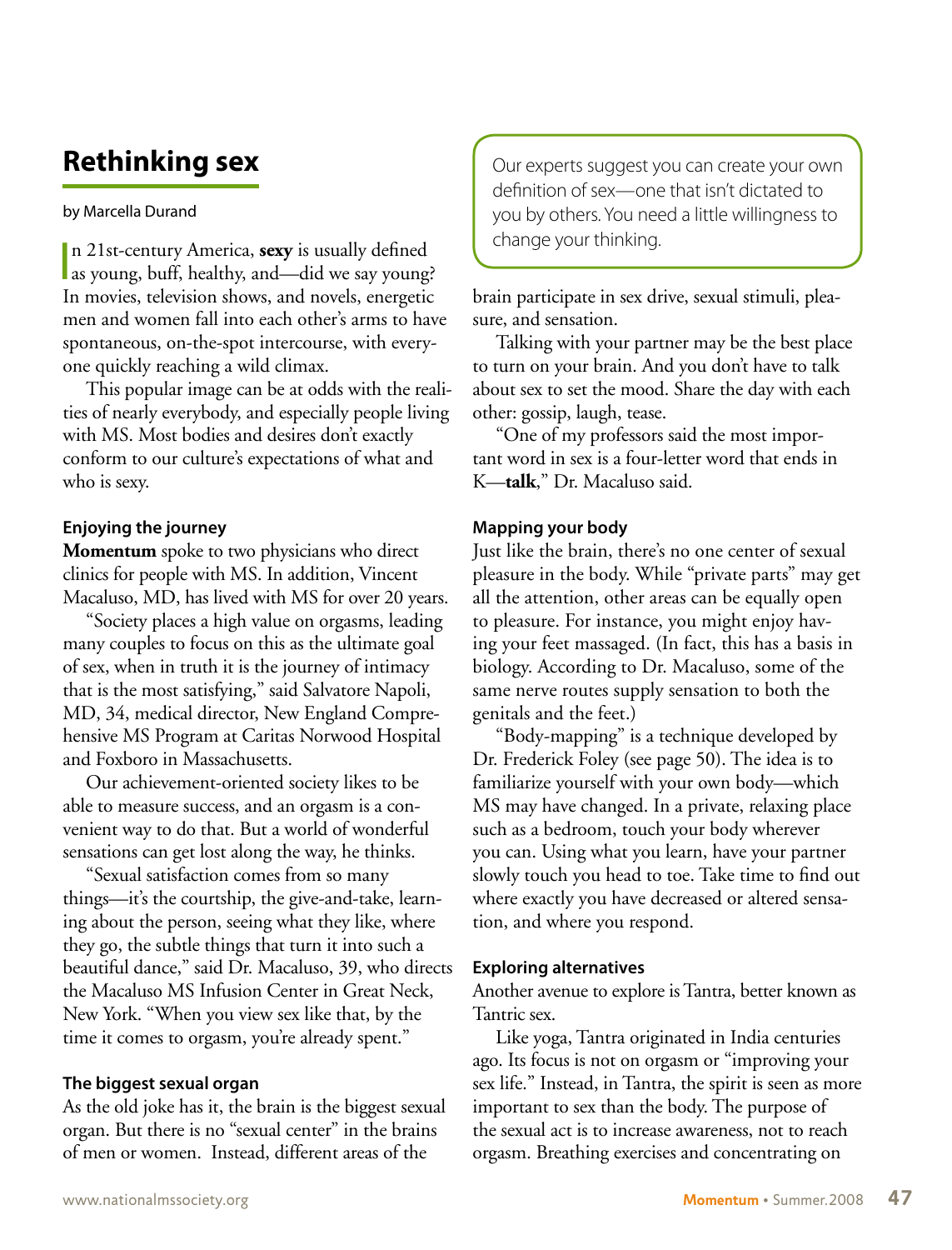specific body parts, such as the hands, are just two Tantric techniques.

For more information about Tantra, visit **sexual health.com** and search for "Tantra."

#### **Be open to change**

"It's important for people with MS and their partners to share their feelings about sexuality, especially as these feelings change throughout a relationship," Dr. Napoli said.

What you found sexy yesterday may not be what you find sexy today—or tomorrow.

#### **Getting help**

If you're having trouble expressing newfound desires to your partner—whether for soup, a foot massage, or spending time in bed in the morning when energy is highest—try talking with a health-care provider or a counselor. You may feel embarrassed at first, but you shouldn't worry. "We can find ways to help," said Dr. Napoli.

Marcella Durand is an associate editor of **Momentum**.

## **A checklist of symptom tamers**

• Work with health-care providers to control symptoms such as spasticity or medication side effects. Bladder problems can be managed. Timing can help with fatigue, medication side effects, even cognitive problems.

• Inject romance. Cultivate humor and imagination. You and your partner will get off on candles, flowers, and music. There's a reason these are old standbys. Even if you've been together 25 years, make a date, play a game!

• Explore new approaches, styles, or positions. There are many ways to give and receive pleasure.

• Get some help learning how to talk about "it." Your health-care provider or Society chapter can refer you and your partner to

counselors, psychologists, or gay/lesbian health organizations. Counseling, spiritual practices, and peer groups may all contribute to bringing intimacy with your partner back into your life.

• Men, talk to your doctor about ED medications. (They don't help women.) And ask a urologist before trying any devices.

• Plan to give yourself a special treat every day: use a great skin lotion or hair conditioner, experiment with aromatherapy, buy yourself a flower, or make a special time for music, meditation, or prayer.

• Explore personal lubricants. Liquids usually work better than gels, and there are warming and scented liquids to try out. Use liberally, and encourage your partner to participate.

• Vibrators are highly recommended. Give yourself and your partner permission to have fun finding out what works best.

• Confidence and self-image are not easy issues. A chronic disease diagnosis knocks a huge hole in a person's world view. Rebuilding may require exploring all kinds of questions—deep ones, like the meaning of life, and immediate ones, like how long do I date someone before I talk about my MS.

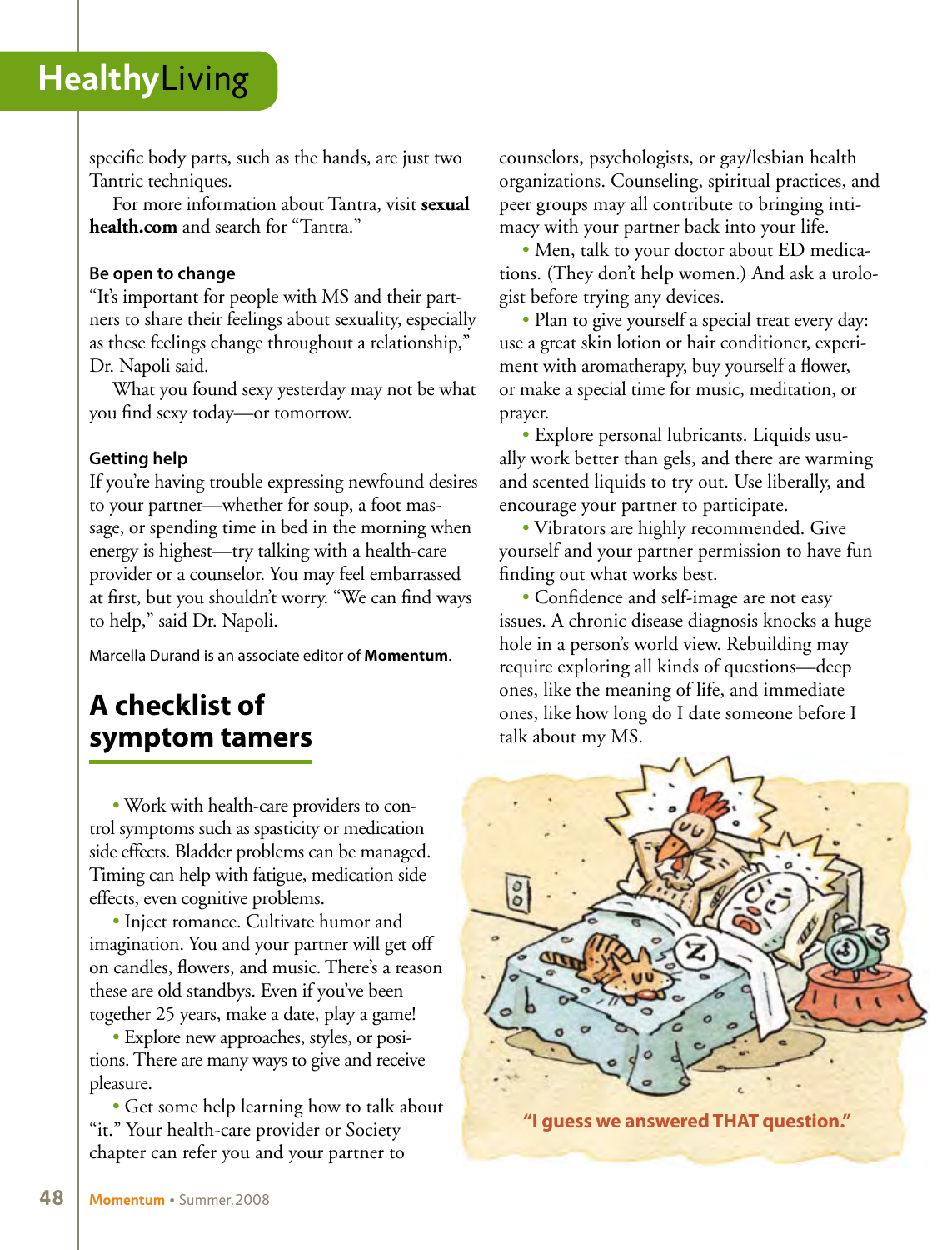## **Resources for good sex**

#### WEB

More information is available on the Society's Web site, on a page called MS and Intimacy: **[nationalmssociety.org/Intimacy](http://www.nationalmssociety.org/Intimacy)**.

The Society has also published a brochure on MS and intimacy, which can be downloaded at **nationalms [society.org/download.](http://www.nationalmssociety.org/download.aspx?id=152) aspx?id =152**, or call 1-800-344-4867 and request a copy.

**[The Sexual Health](http://www.sexualhealth.com)  Network**: **sexualhealth .com**. Information on sexuality for those with disabilities and illnesses. It also provides links to other resources and offers live broadcasts.

#### **The Sinclair Intimacy Institute**: **sinclairinstitute.**

**com**[. Catalog of adult sex ed](http://www.sinclairinstitute.com)ucation videos

**[DivorceBusting.com](http://www.DivorceBusting.com)**. Offers help for sexually troubled marriages

**[The Marriage & Family Health](http://www.passionatemarriage.com) Center**: **passionate marriage .com** Offers sexuality education and therapy programs

#### BY MAIL

**Sexuality Information and Education Council of the United States (SIECUS)** provides a bibliography of print and audiovisual materials on sexual-



ity and disability for \$3.00. Call 212-819-9770 to order by phone or write: SIECUS, 90 John Street, Suite 704, New York, NY 10038. The bibliography can be downloaded free at **[siecus.org](http://www.siecus.org)**.

> **American Association of Sexuality Educators Counselors and Therapists (AASECT)** provides a list of certified sex therapists and counselors in your area. Go to **aasect.org/directory.asp** [or send a self-addressed,](http://www.aasect.org/directory.asp)  stamped envelope to: AASECT, PO Box 1960, Ashland, VA 23005-1960.

**The Xandria Collection** publishes a catalog of sexual aids, toys, and books. Call 800-242-2828 or visit **[xandria.com](http://www.xandria.com)**.

**Good Vibrations** has a free mailorder catalog of sexual aids, books, and videos. Visit **[good vibes.com](http://www.good vibes.com)**, call 800-289-8423, or write to them at 938 Howard Street, Suite 101, San Francisco, CA 94103.

### **Learn more about intimacy from Relationship Matters**

Then people say "intimacy," what exactly do they mean? Find some answers in the Society's free online course, **Intimacy: Enriching Your Relationship**. The course, part of **Relationship Matters: A Program for Couples Living with MS**, focuses on improving intimacy in relationships, not just in bed. Participants explore how to make a personal definition of intimacy, strategies for communicating about tough issues, and ways to manage the effects of MS on sexual function. The course is private and self-paced—participants can stop and pick up again where they left off. To register, e-mail **couplesprogram@nmss.org**, or call **1-800-344-4867**.